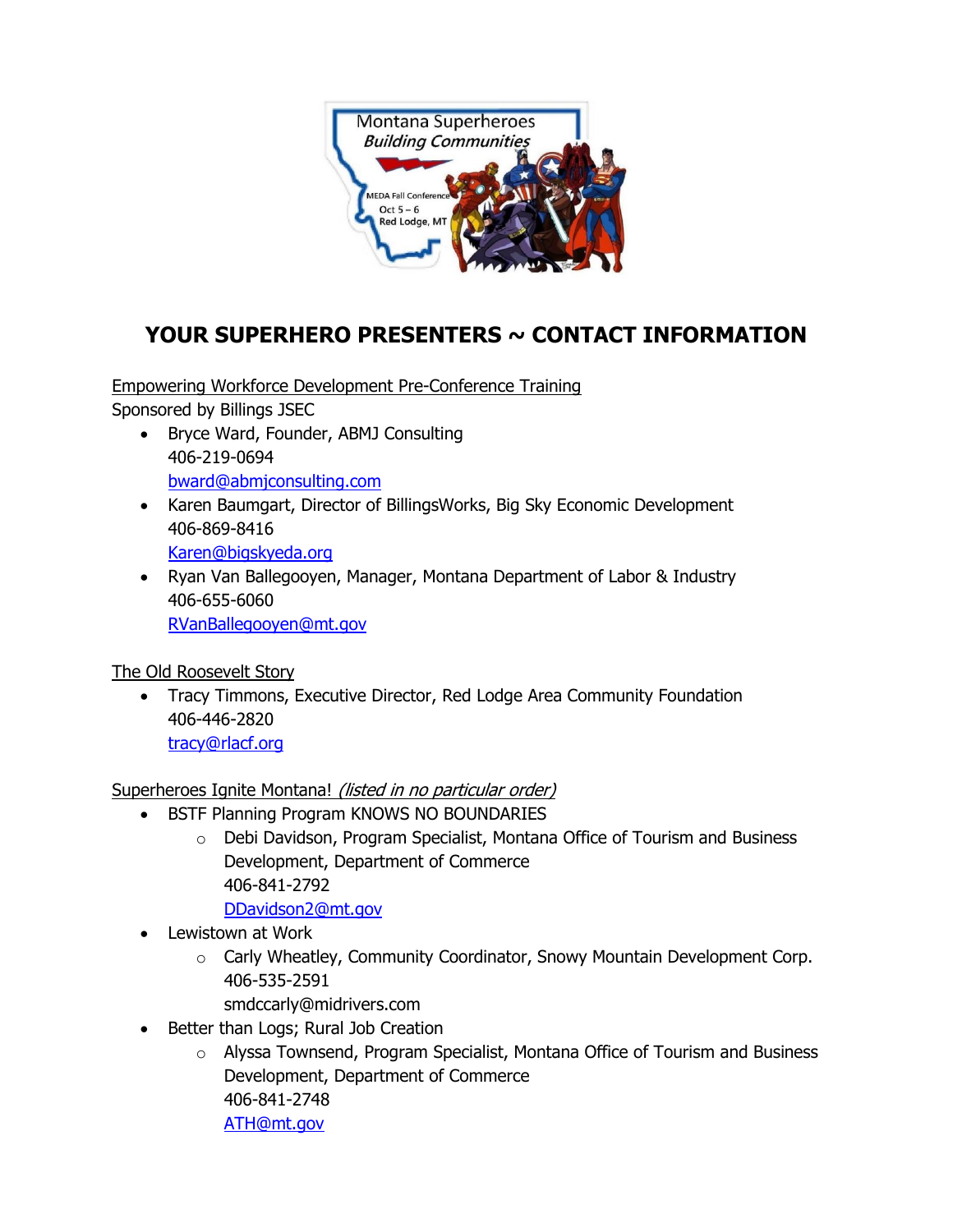- Kalispell/Glacier Rail Project
	- o Kim Morisaki, Director of Marketing and Business Development, Montana West Economic Development 406-257-7711

[kim@dobusinessinmontana.com](mailto:kim@dobusinessinmontana.com)

- Why Renewables?
	- o Alex Amonette, Sweetgrass Associates 406-932-4391
- Innovation Districts
	- o Molly Cook, Fellow, Missoula Economic Partnership mcook@bredd.onmicrosoft.com
- Montana DEQ Red Lodge Soccer Pitch
	- o Jason Seyler, DEQ Brownfields Coordinator 406-444-6447
		- [JSeyler@mt.gov](mailto:JSeyler@mt.gov)
	- o Bill Snoddy, Project Manager, Montana Abandoned Mine Lands 406-444-6458 [BSnoddy@mt.gov](mailto:BSnoddy@mt.gov)
- Sweet! (Grass) Touring Apps
	- o Julie Johnson, Executive Director, Sweet Grass Chamber of Commerce 406-932-5131

[sgchamberdirector@gmail.com](mailto:sgchamberdirector@gmail.com)

- BRE Long Term Commitment = Long Term Awards
	- o Brett Doney, CEcD, SLCR, AICP, President and CEO, Great Falls Development Authority 406-771-9020

[bdoney@gfdevelopment.org](mailto:bdoney@gfdevelopment.org)

- RLACF Fun Run
	- o Presenter: Bill Foisy, Foundation Board Program contact: Kristen Hollum 406-446-2820
		- [Kristen@rlacf.org](mailto:Kristen@rlacf.org)
- Farm to School Program
	- o Presenter: Marci Dye, Owner, Sylvan Peak, and School Board Member
	- o Program Contacts: Bridgett Stiegemeier, Farm to School Coordinator [F2sredlodge@gmail.com](mailto:F2sredlodge@gmail.com) Janet Peterson, Farm to School Program Supervisor 406-425-3806 [Ja.peterson.mt@gmail.com](mailto:Ja.peterson.mt@gmail.com)

Team-up with GOED

• Ken Fichtler, Chief Business Development Officer, Montana Governor's Office of Economic Development 406-444-5634 [Ken.Fichtler@mt.gov](mailto:Ken.Fichtler@mt.gov)